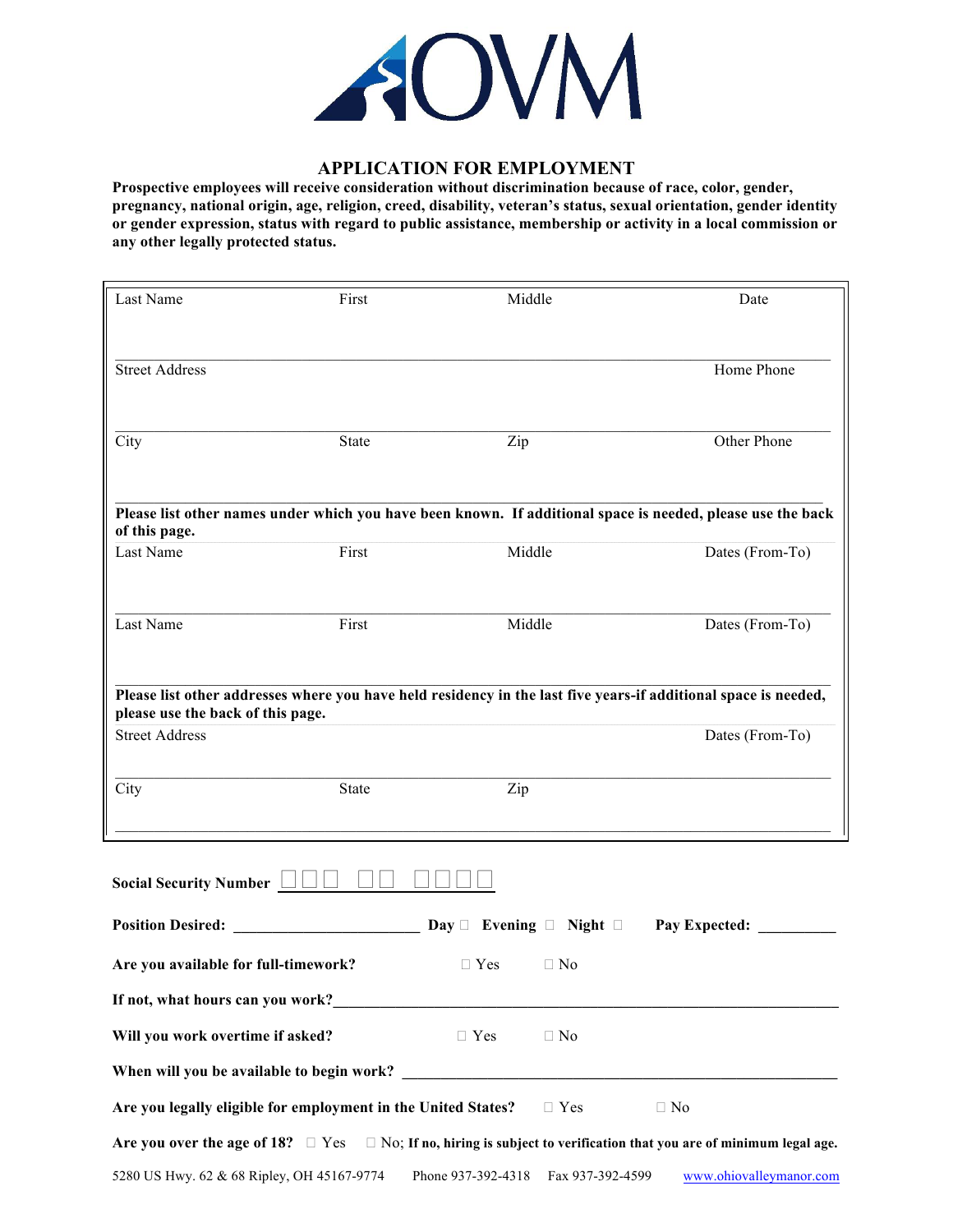| In accordance with the federal government's uniform guidelines to ensure non-discriminatory hiring, we ask you to<br>voluntarily supply the following information. This information will be used for Equal Employment Opportunity research<br>purposes only. |        |                                                                       |                                                         |  |
|--------------------------------------------------------------------------------------------------------------------------------------------------------------------------------------------------------------------------------------------------------------|--------|-----------------------------------------------------------------------|---------------------------------------------------------|--|
| Gender:<br>$\Box$ Male                                                                                                                                                                                                                                       | Female | Rather not say                                                        |                                                         |  |
| Race/Ethnicity:<br>$\Box$ Hispanic or Latino<br>$\Box$ Asian                                                                                                                                                                                                 | White  | <b>Black or African American</b><br>American Indian or Alaskan Native | □ Native Hawaiian or Pacific Islander<br>Rather not say |  |

**If you have you ever been convicted, plead guilty or no contest to any of the following charges, you may not be eligible to be employed in a long-term care facility.** 

| <b>Ohio Revised Code Section</b> | <b>Description</b>                                        |
|----------------------------------|-----------------------------------------------------------|
| Homicide/Assault                 |                                                           |
| 2903.01                          | <b>Aggravated Murder</b>                                  |
| 2903.02                          | <b>Murder</b>                                             |
| 2903.03                          | <b>Voluntary Manslaughter</b>                             |
| 2903.04                          | <b>Involuntary Manslaughter</b>                           |
| 2903.11                          | <b>Felonious Assault</b>                                  |
| 2903.12                          | <b>Aggravated Assault</b>                                 |
| 2903.13                          | <b>Assault</b>                                            |
| 2903.16                          | Failing to provide for functionally impaired person       |
| 2903.21                          | <b>Aggravated Menacing</b>                                |
| 2903.34                          | Offenses against residents or patients of care facilities |
| Kidnapping/Extortion             |                                                           |
| 2905.01                          | Kidnapping                                                |
| 2905.02                          | <b>Abduction</b>                                          |
| 2905.11                          | <b>Extortion</b>                                          |
| 2905.12                          | Coercion                                                  |
| <b>Sexual Crimes</b>             |                                                           |
| 2907.02                          | Rape                                                      |
| 2907.03                          | <b>Sexual Battery</b>                                     |
| 2907.05                          | <b>Gross Sexual Imposition</b>                            |
| 2907.06                          | <b>Sexual Imposition</b>                                  |
| 2907.07                          | Importuning                                               |
| 2907.08                          | Voyeurism                                                 |
| 2907.09                          | <b>Public Indecency</b>                                   |
| 2907.12                          | <b>Felonious Sexual Penetration</b>                       |
| 2907.25                          | <b>Prostitution</b>                                       |
| 2907.31                          | Disseminating matter harmful to juvenile                  |
| 2907.32                          | <b>Pandering Obscenity</b>                                |
| 2907.321                         | Pandering obscenity involving a minor                     |
| 2907.322                         | Pandering sexually oriented material involving a minor    |
| 2907.323                         | <b>Illegal Use of A Minor in Nudity</b>                   |
| Robbery/Burglary                 |                                                           |
| 2911.01                          | <b>Aggravated Robbery</b>                                 |
| 2911.02                          | <b>Robbery</b>                                            |
| 2911.11                          | <b>Aggravated Burglary</b>                                |
| 2911.12                          | <b>Burglary</b>                                           |
| 2911.13                          | <b>Breaking and Entering</b>                              |
| Theft                            |                                                           |
| 2913.02                          | <b>Theft; Aggravated Theft</b>                            |
| 2913.03                          | Unauthorized use of vehicle                               |
| 2913.04                          | <b>Unauthorized use of property</b>                       |
| 2913.11                          | <b>Passing Bad Checks</b>                                 |

**(List of crimes in Senate Bill 160-Background Checks)**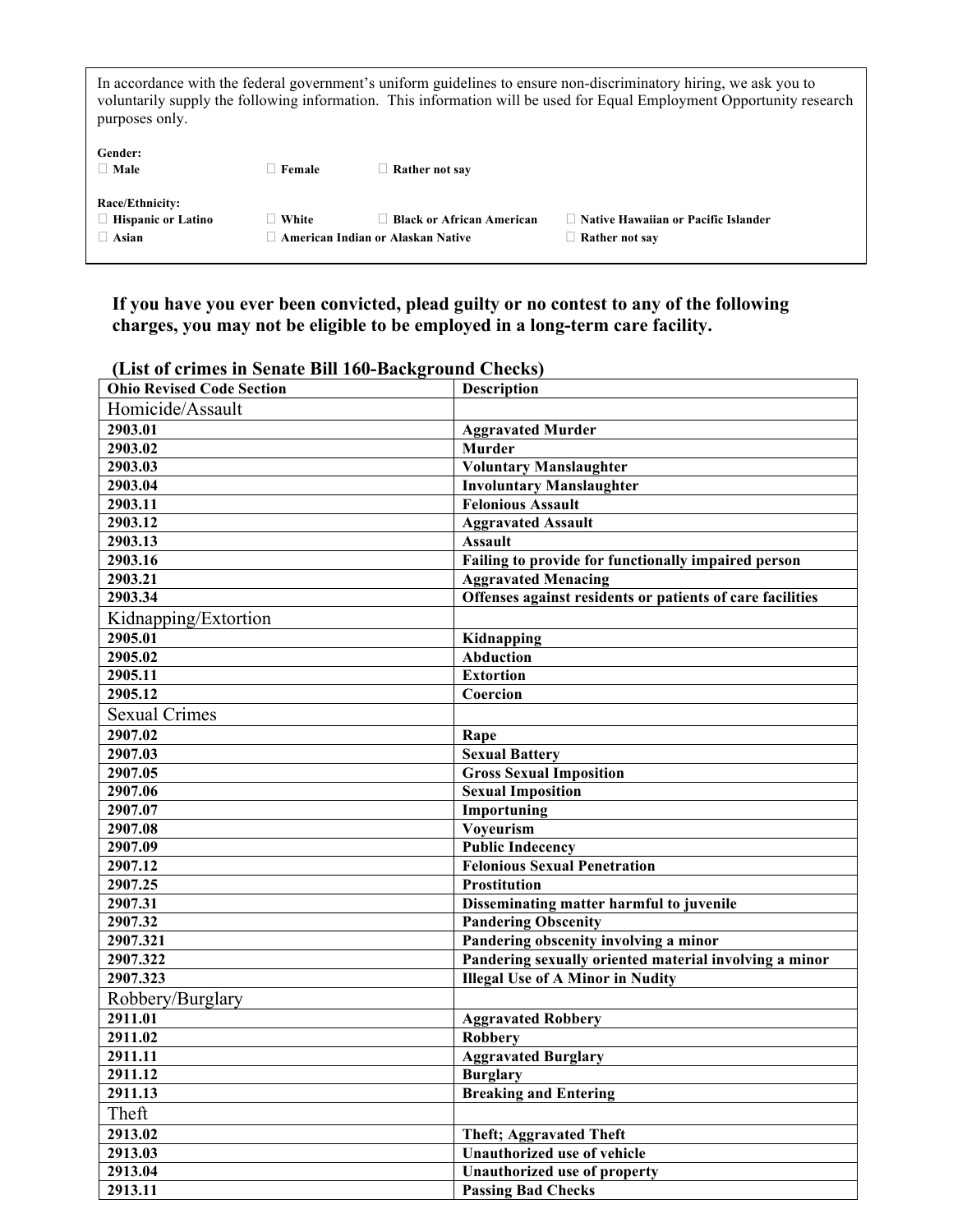| 2913.21                      | <b>Misuse of Credit Cards</b>                                                         |
|------------------------------|---------------------------------------------------------------------------------------|
| 2913.31                      | Forgery                                                                               |
| 2913.40                      | <b>Medicaid Fraud</b>                                                                 |
| 2913.43                      | Securing writing by deception                                                         |
| 2913.47                      | <b>Insurance Fraud</b>                                                                |
| 2913.51                      | <b>Receiving Stolen Property</b>                                                      |
| Domestic Violence            |                                                                                       |
| 2919.25                      | <b>Domestic Violence</b>                                                              |
| <b>Public Administration</b> |                                                                                       |
| 2921.36                      | Conveyance of certain items onto grounds of detention,<br><b>MRDD, Or MH facility</b> |
| <b>Weapons Offenses</b>      |                                                                                       |
| 2923.12                      | <b>Carrying Concealed Weapons</b>                                                     |
| 2923.13                      | Having weapons while under a disability                                               |
| 2923.161                     | Improperly discharging a firearm at or into a school or                               |
|                              | house                                                                                 |
| Drug Offenses                |                                                                                       |
| 2925.02                      | <b>Corrupting Another with Drugs</b>                                                  |
| 2925.03                      | <b>Trafficking Offenses</b>                                                           |
| 2925.11                      | <b>Drug Offenses</b>                                                                  |
| 2925.13                      | <b>Permitting Drug Abuse</b>                                                          |
| 2925.22                      | Deception to obtain dangerous drug                                                    |
| 2925.23                      | <b>Illegal Processing of Drug Documents</b>                                           |
| Food                         |                                                                                       |
| 3716.11                      | <b>Adulterated Food</b>                                                               |

How did you learn of our organization?

**Have you ever applied for employment or been employed by this facility before?**  $\Box$  Yes  $\Box$  No If yes, please list dates:

This company has a zero tolerance policy for the use of mind-altering substances. Use of such substances that result in any irregular job related actions is cause for IMMEDIATE DISMISSAL.

Applicant's Option-Not weighted in hiring process.

I offer to participate in facility drug and/or alcohol screening, announced or unannounced.

Signature Date by the Date of the Contract of the Contract of the Date of the Date of the Date of the Date of the Date of the Date of the Date of the Date of the Date of the Date of the Date of the Date of the Date of the

 $\_$  , and the state of the state of the state of the state of the state of the state of the state of the state of the state of the state of the state of the state of the state of the state of the state of the state of the

#### **APPLICATION POLICY**

This application is current for two years. At the conclusion of this time, if you have not heard from us and still wish to be considered for employment, it will be necessary for you to complete a new application. Applications are accepted when a position is not available.

#### Why Do I Have To Get Fingerprinted?

When you are hired to work at this facility, you have to get fingerprinted and sign a form. We aren't doing this because we don't trust you or don't want you to work for us. We're doing it because we have to under state law. A state law says all people who work with elderly have to be checked to see if they have a criminal record. This is true even if you don't have a record.

The law was passed to protect elderly people (and people who work with them) from convicted criminals. The law also says you have to get fingerprinted. This is how the state checks to see whether you have a record.

We apologize for the inconvenience and appreciate your interest in working with us!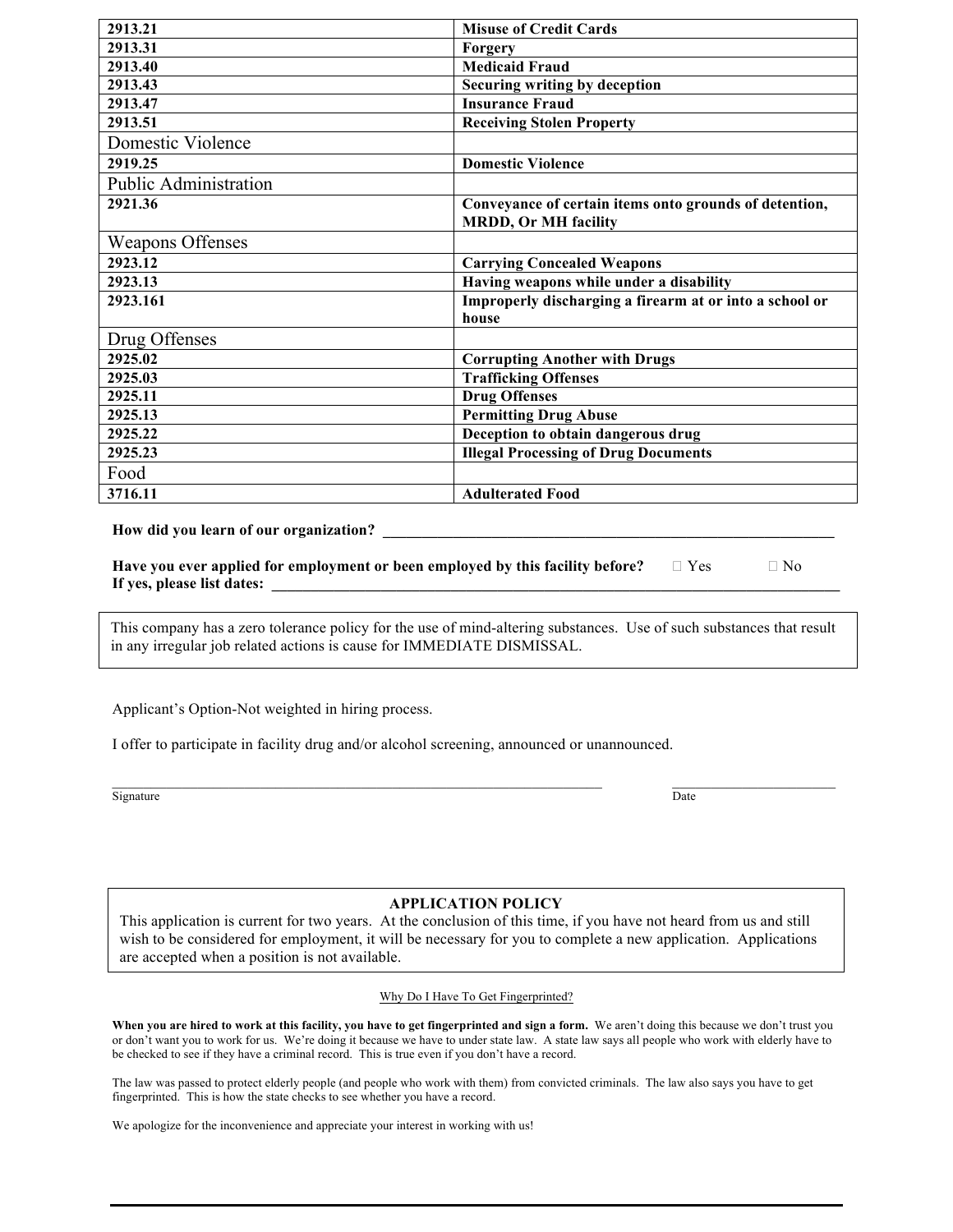

#### **SENATE BILL 160 CONSENT AND ATTESTATION FORM**

By signing this form, I consent to the submission of a request for criminal records check for long-term care workers as required by Senate Bill 160. The request will be submitted by Ohio Valley Manor, Inc.

I also attest to the following:

- 1. That I understand and agree that if I am found to have a record for any disqualifying crimes, my employment will be terminated.
- 2. That I was informed that I must provide a set of fingerprint impression and that a criminal records check must be done.

 $\mathcal{L}_\text{max}$ 

| Signature          |                          |                 |   |                |                     | Date                    |                               |             |
|--------------------|--------------------------|-----------------|---|----------------|---------------------|-------------------------|-------------------------------|-------------|
| <b>EDUCATION</b>   |                          |                 |   |                |                     |                         |                               |             |
| School             | Name & Address of School | Course of Study |   |                | Last Year Completed |                         | Did You<br>Graduate?          | List Degree |
| High               |                          |                 | 1 | $\overline{2}$ | 3                   | $\overline{4}$          | Yes $\square$<br>No $\square$ |             |
| College            |                          |                 | 1 | $\mathbf{2}$   | 3                   | $\overline{\mathbf{4}}$ | Yes $\square$<br>No<br>$\Box$ |             |
| Other<br>(Specify) |                          |                 | 1 | $\mathbf{2}$   | 3                   | $\overline{\mathbf{4}}$ | Yes $\square$<br>No<br>$\Box$ |             |

### **AREA OF SPECIAL INTEREST, KNOWLEDGE, OR TRAINING**

**\_\_\_\_\_\_\_\_\_\_\_\_\_\_\_\_\_\_\_\_\_\_\_\_\_\_\_\_\_\_\_\_\_\_\_\_\_\_\_\_\_\_\_\_\_\_\_\_\_\_\_\_\_\_\_\_\_\_\_\_\_\_\_\_\_\_\_\_\_\_\_\_\_\_\_\_\_\_\_\_\_\_\_\_\_\_\_\_\_\_\_\_\_**

|                       | PROFESSIONAL REFERENCES |                     |  |  |  |
|-----------------------|-------------------------|---------------------|--|--|--|
| Name                  | Occupation              | <b>Phone Number</b> |  |  |  |
| <b>Street Address</b> | City, State, Zip        |                     |  |  |  |
| Name                  | Occupation              | <b>Phone Number</b> |  |  |  |
| <b>Street Address</b> | City, State, Zip        |                     |  |  |  |
| Name                  | Occupation              | <b>Phone Number</b> |  |  |  |
| <b>Street Address</b> | City, State, Zip        |                     |  |  |  |
|                       |                         |                     |  |  |  |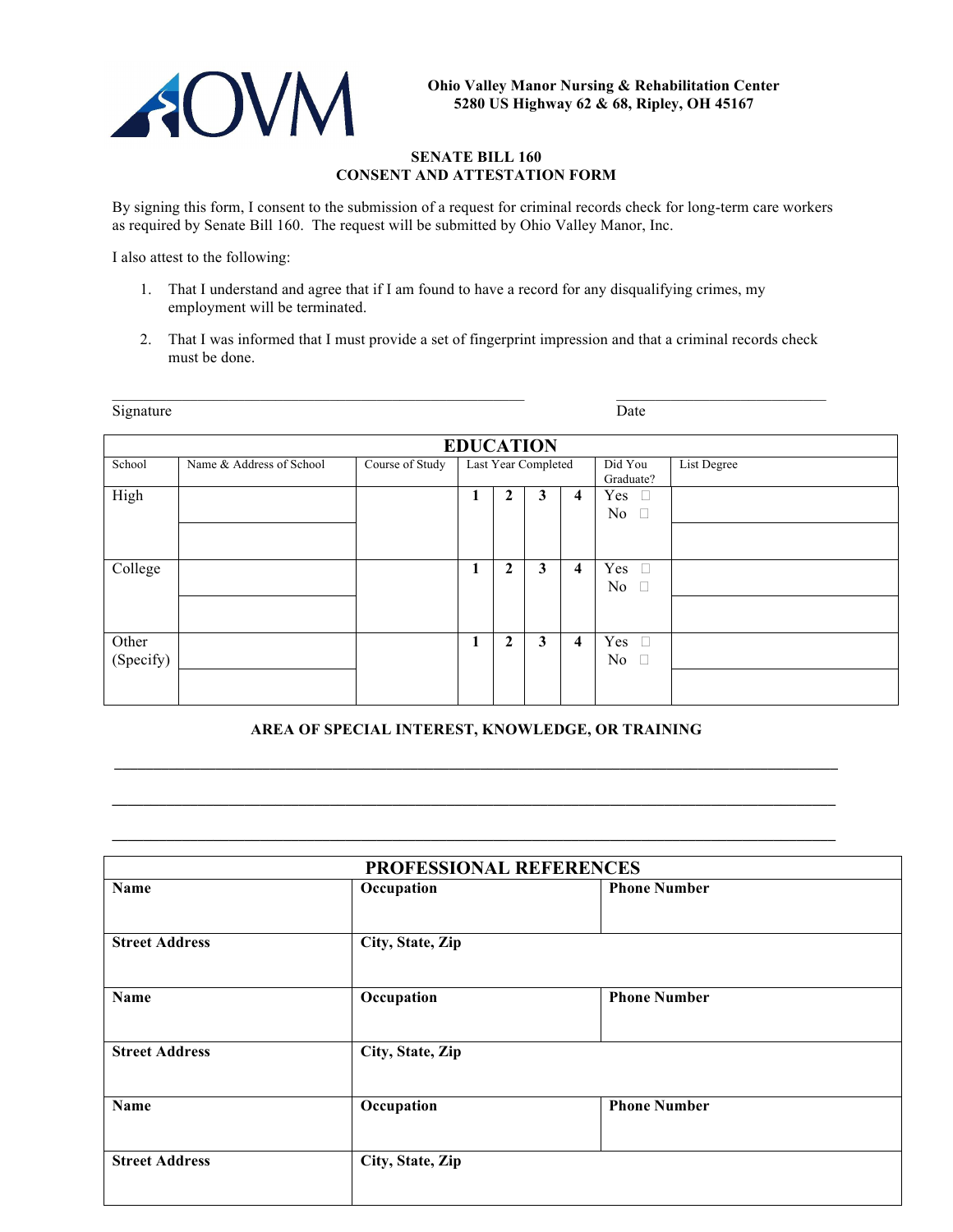|             | Please give accurate, complete full-time<br><b>EMPLOYMENT</b>    |                                        |  |  |  |
|-------------|------------------------------------------------------------------|----------------------------------------|--|--|--|
|             | If additional space is needed, please use the back of this page. | and part-time employment record. Start |  |  |  |
|             |                                                                  | with present or most recent employer.  |  |  |  |
|             | Company Name                                                     | Telephone                              |  |  |  |
| 1           |                                                                  |                                        |  |  |  |
|             | Street                                                           | Employed-State Month & Year            |  |  |  |
|             |                                                                  | From<br>To                             |  |  |  |
|             |                                                                  |                                        |  |  |  |
|             |                                                                  |                                        |  |  |  |
|             | City<br>State<br>Zip                                             |                                        |  |  |  |
|             |                                                                  |                                        |  |  |  |
|             |                                                                  |                                        |  |  |  |
|             | Name of Supervisor                                               | Hourly Pay                             |  |  |  |
|             |                                                                  | Start<br>Last                          |  |  |  |
|             |                                                                  |                                        |  |  |  |
|             | State Job Title & Describe Your Work                             | Reason for Leaving                     |  |  |  |
|             |                                                                  |                                        |  |  |  |
|             | Company Name                                                     | Telephone                              |  |  |  |
| $\mathbf 2$ |                                                                  |                                        |  |  |  |
|             |                                                                  |                                        |  |  |  |
|             | Street                                                           | Employed-State Month & Year            |  |  |  |
|             |                                                                  | From<br>To                             |  |  |  |
|             |                                                                  |                                        |  |  |  |
|             | City<br>State<br>Zip                                             |                                        |  |  |  |
|             |                                                                  |                                        |  |  |  |
|             |                                                                  |                                        |  |  |  |
|             | Name of Supervisor                                               | <b>Hourly Pay</b>                      |  |  |  |
|             |                                                                  | Start<br>Last                          |  |  |  |
|             |                                                                  |                                        |  |  |  |
|             | State Job Title & Describe Your Work                             | Reason for Leaving                     |  |  |  |
|             |                                                                  |                                        |  |  |  |
|             |                                                                  |                                        |  |  |  |
| 3           | Company Name                                                     | Telephone                              |  |  |  |
|             |                                                                  |                                        |  |  |  |
|             | Street                                                           | Employed-State Month & Year            |  |  |  |
|             |                                                                  | From<br>To                             |  |  |  |
|             |                                                                  |                                        |  |  |  |
|             | City<br>State<br>Zip                                             |                                        |  |  |  |
|             |                                                                  |                                        |  |  |  |
|             |                                                                  |                                        |  |  |  |
|             | Name of Supervisor                                               | Hourly Pay                             |  |  |  |
|             |                                                                  | Start<br>Last                          |  |  |  |
|             |                                                                  |                                        |  |  |  |
|             |                                                                  |                                        |  |  |  |
|             | State Job Title & Describe Your Work                             | Reason for Leaving                     |  |  |  |
|             |                                                                  |                                        |  |  |  |
|             | Company Name                                                     | Telephone                              |  |  |  |
| 4           |                                                                  |                                        |  |  |  |
|             | Street                                                           | Employed-State Month & Year            |  |  |  |
|             |                                                                  | From<br>To                             |  |  |  |
|             |                                                                  |                                        |  |  |  |
|             |                                                                  |                                        |  |  |  |
|             | State<br>City<br>Zip                                             |                                        |  |  |  |
|             | Name of Supervisor                                               | Hourly Pay                             |  |  |  |
|             |                                                                  | Start<br>Last                          |  |  |  |
|             |                                                                  |                                        |  |  |  |
|             | State Job Title & Describe Your Work                             |                                        |  |  |  |
|             |                                                                  | Reason for Leaving                     |  |  |  |
|             |                                                                  |                                        |  |  |  |
|             | We may contact the employers listed above unless you indicate    | <b>DO NOT CONTACT:</b>                 |  |  |  |
|             | those you do not want us to contact.                             | Employer Number(s)                     |  |  |  |
|             |                                                                  | Reason                                 |  |  |  |
|             |                                                                  |                                        |  |  |  |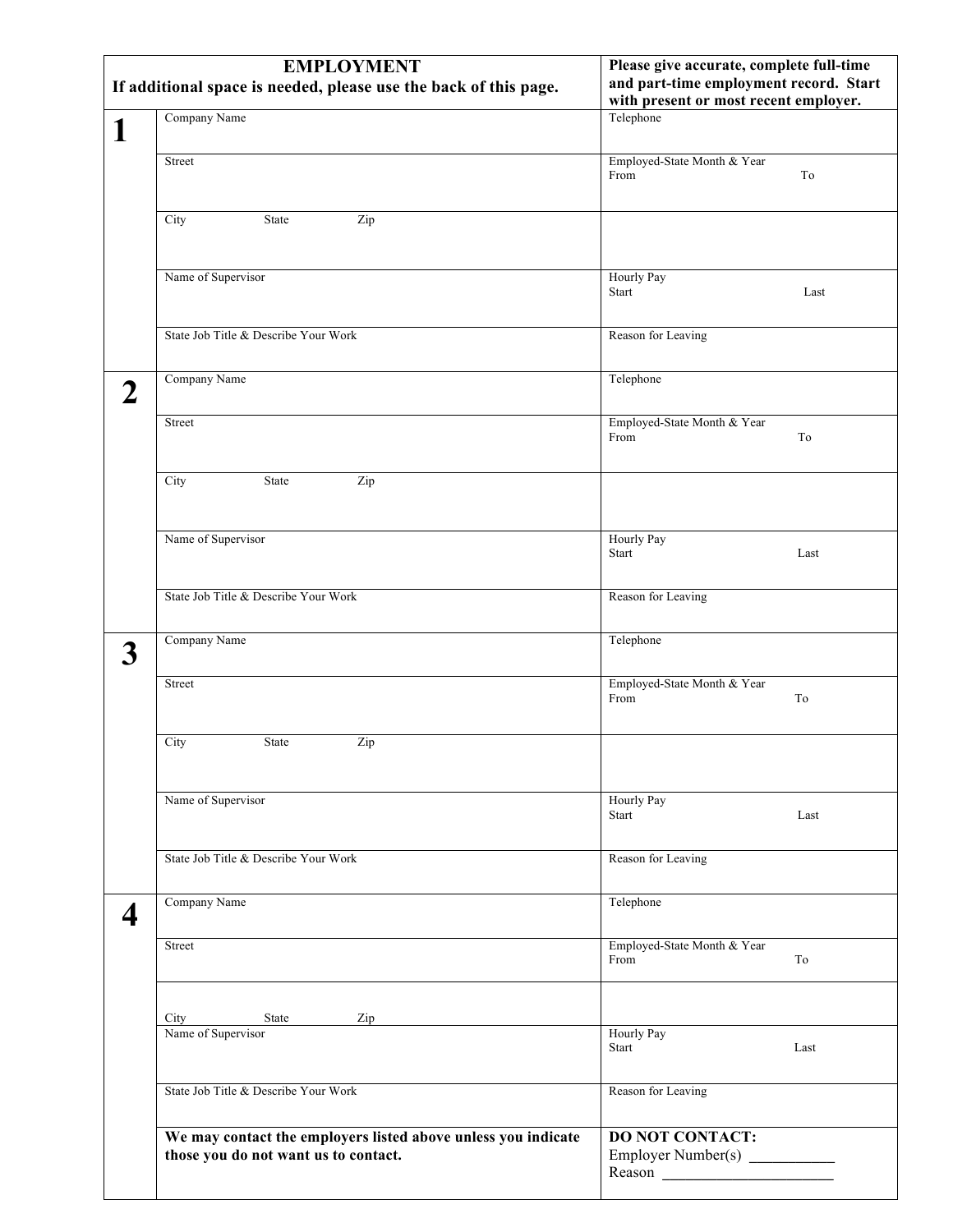

### **Ohio Valley Manor Nursing & Rehabilitation Center 5280 US Highway 62 & 68 Ripley, OH 45167**

- 1. The background information supplied by an application for a position opening will be checked by Ohio Valley Manor or an outside reference checking service to assure the accuracy of the data furnished and the past performance record of the candidate.
- 2. I authorize Ohio Valley Manor to make such investigations and inquiries of my personal, employment, financial or medical history, and related matters as may be necessary in arriving at its employment decision. I hereby release employers, schools, or persons from all liability in responding to inquiries in connection with my application for employment.
- 3. I should not resign my current employment until I have received a formal offer of employment, in writing, signed by an Ohio Valley Manor Employment Representative. Furthermore, I understand that I may be released in the event that a criminal background check disqualifies me for employment.
- 4. The answers given to Ohio Valley Manor representatives are true and complete to the best of my knowledge.
- 5. In the event of employment, any misstatement or omission later discovered in my background may be cause for my dismissal from Ohio Valley Manor.
- 6. I am also required to abide by all rules and regulations of Ohio Valley Manor to maintain my employment.
- 7. This authorization is effective for two years from this date or until my employment is terminated.

\_\_\_\_\_\_\_\_\_\_\_\_\_\_\_\_\_\_\_\_\_\_\_\_\_\_\_\_\_\_\_\_\_\_\_\_\_\_\_\_\_\_\_\_\_\_\_\_\_\_\_\_\_ \_\_\_\_\_\_\_\_\_\_\_\_\_\_\_\_\_\_\_\_\_\_\_\_\_\_\_

Signature Date

Print Full Name Social Security Number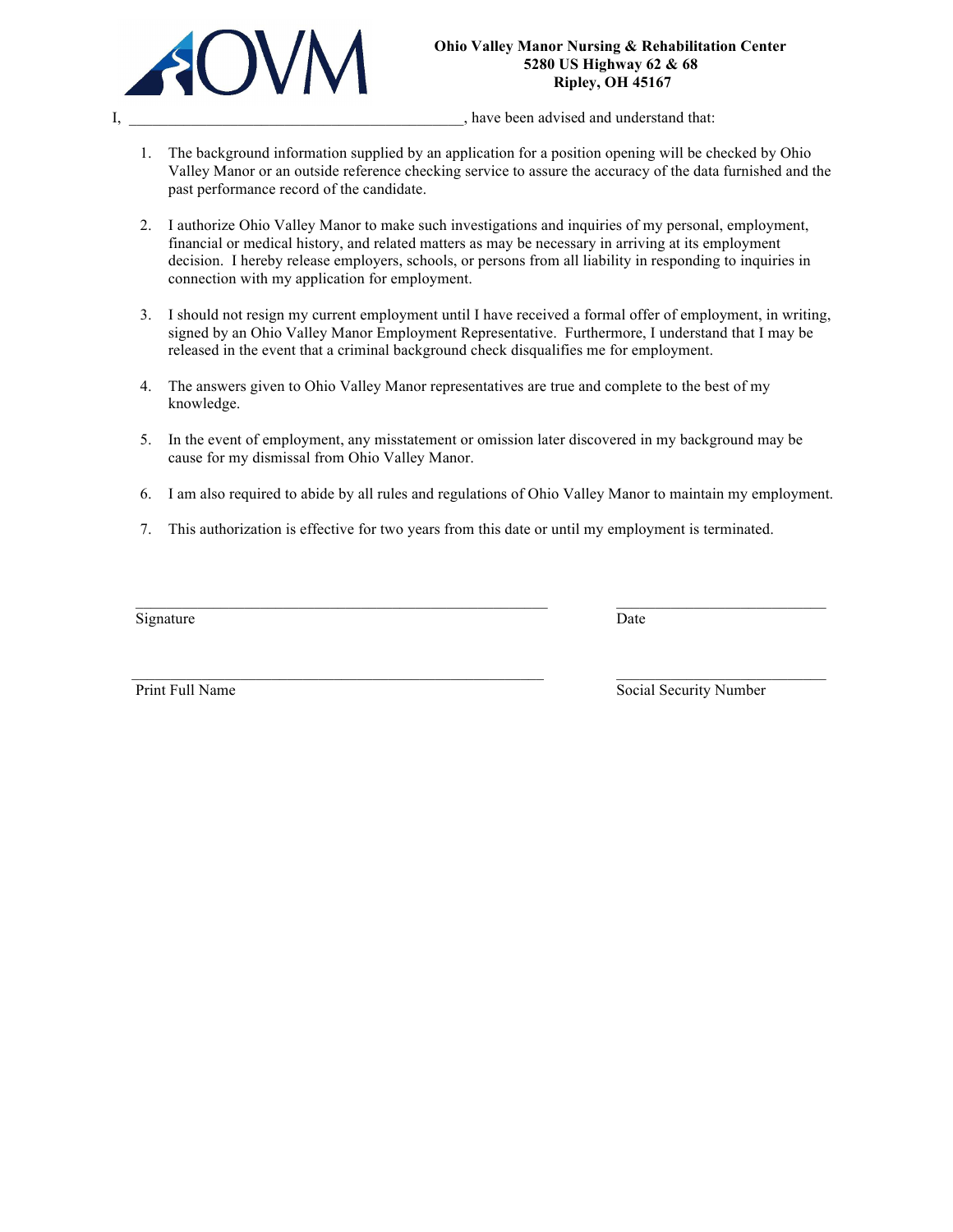

## INFORMATION RELEASE/REFERENCE REQUEST 1

In connection with my application for employment,  $I$ ,

understand that investigative background inquiries are to be made including, but not limited to: consumer credit, Social Security number, criminal and motor vehicle records. These reports may contain information about my character, work habits, performance and experience along with reasons for termination of past employments. Further, I understand that information will be requested from various Federal, State and other agencies, which maintain records concerning my personal history.

I authorize, without reservation, any party or agency contacted to release any information requested and release all parties involved from any liability and responsibility for doing so. This authorization and consent shall be valid in original, fax or copy form. This authorization expires two years from this date or upon termination of employment.

 $\mathcal{L}_\text{max}$ 

 $\mathcal{L}_\text{max}$ 

Signature Social Security Number

Date

The above-named applicant has indicated that he/she was previously employed by you. Your evaluation of him/her will be sincerely appreciated and will be held completely in confidence. Both the applicant and we will benefit from an early reply since his/her employment is pending. Please return this form in the enclosed envelope.

| Dates or Employment      |                              |      |          |      |
|--------------------------|------------------------------|------|----------|------|
| Position or Title        |                              |      |          |      |
|                          | If not, why? $\qquad \qquad$ |      |          |      |
|                          |                              | Good | Adequate | Poor |
| Attendance & Punctuality |                              |      |          |      |
| Dependability            |                              |      |          |      |
| Job Performance          |                              |      |          |      |
| Productive Output        |                              |      |          |      |
| Initiative               |                              |      |          |      |
| Cooperative & Attitude   |                              |      |          |      |
| Applicant's Health       |                              |      |          |      |
| Organizational Skills    |                              |      |          |      |

| Would you recommend this applicant for employment in this facility? | $\top$ Yes | ∃ No |
|---------------------------------------------------------------------|------------|------|
| Completed by:                                                       |            |      |

Title: \_\_\_\_\_\_\_\_\_\_\_\_\_\_\_\_\_\_\_\_\_\_\_\_\_\_\_\_\_\_\_\_\_\_\_\_\_\_\_\_\_\_\_\_\_\_\_\_\_\_\_\_\_\_ Date: \_\_\_\_\_\_\_\_\_\_\_\_\_\_\_\_\_\_\_\_\_\_\_

Name of Company: \_\_\_\_\_\_\_\_\_\_\_\_\_\_\_\_\_\_\_\_\_\_\_\_\_\_\_\_\_\_\_\_\_\_\_\_\_\_\_\_\_\_\_\_\_\_\_\_\_\_\_\_\_\_\_\_\_\_\_\_\_\_\_\_\_\_\_\_\_\_\_\_\_\_\_\_